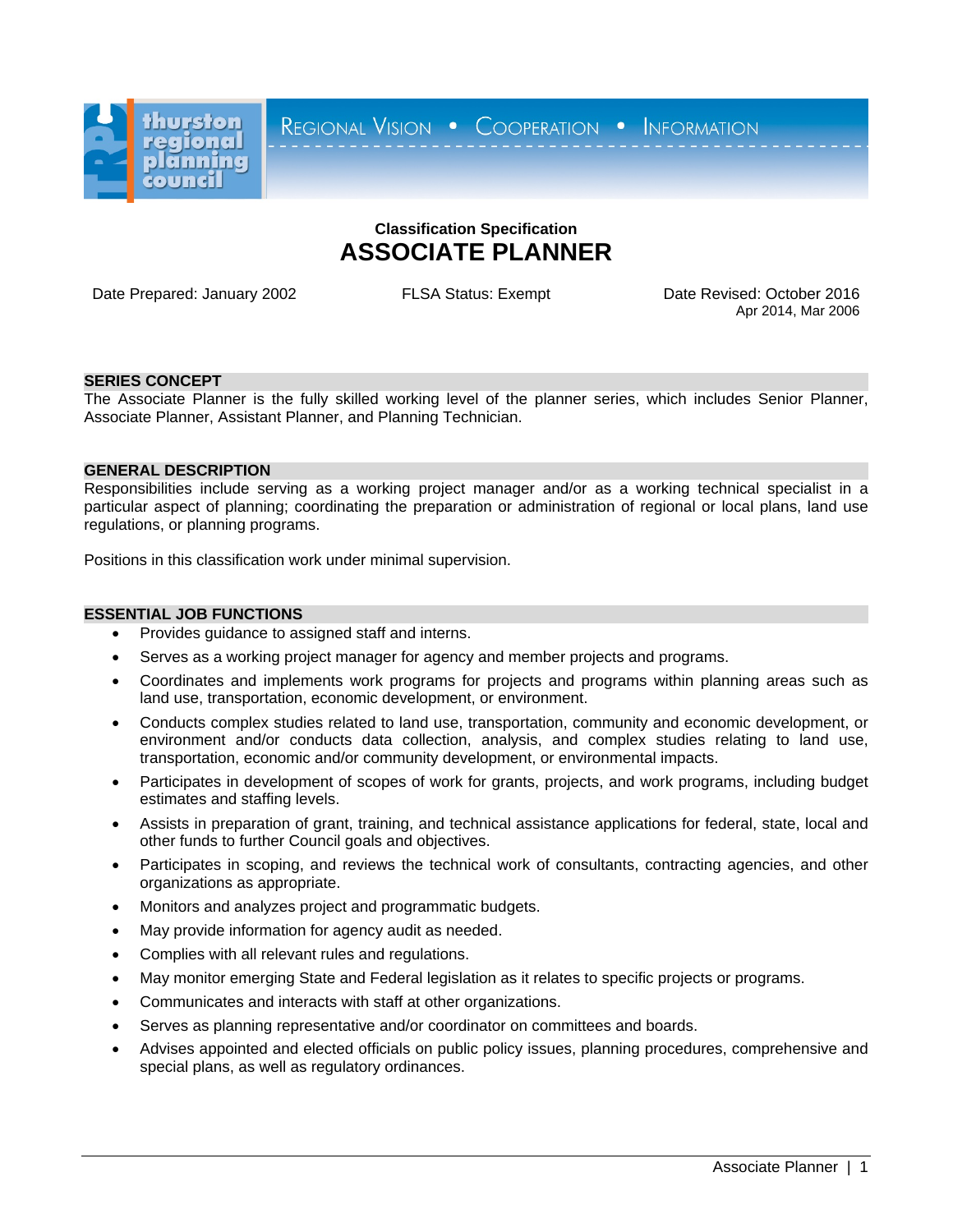- Provides technical and administrative staff support for appointed committees, workgroups, and stakeholder groups on planning issues or special studies.
- Conducts public involvement and education processes.
- Responds to public inquiries with data and information on planning processes and policies.
- Prepares and presents oral and visual reports to Council, committees, community groups, and private organizations.
- May assist in identifying technology and information services needs of a project or program.

## **OTHER JOB FUNCTIONS**

Performs other related duties as assigned.

# **DISTINGUISHING FEATURES**

Positions in the Associate Planner classification are distinguished from those in the Assistant Planner classification by the greater depth of technical knowledge required and by the increased responsibility for coordinating the work of other planning staff and staff from other agencies. Associate Planners are given broad responsibility for managing projects; developing recommendations on planning issues, policies, and their applications; and dealing with the public, appointed and elected officials.

## **WORKING CONDITIONS**

Work is generally performed indoors in an office environment. Must maintain a level of physical and mental fitness necessary to perform the essential functions of the position.

## **EDUCATION & EXPERIENCE**

#### EXPERIENCE – MINIMUM:

Three years of experience within a planning process related to urban or regional plans, comprehensive plans, or community development.

#### EDUCATION – MINIMUM:

Bachelor's degree in planning or a related field such as geography, economics, political science, or environmental studies.

#### PREFERRED:

Master's degree in planning or related field.

#### OR SUBSTITUTING

Any demonstrated combination of experience and education, which provides the applicant with the required knowledge and abilities.